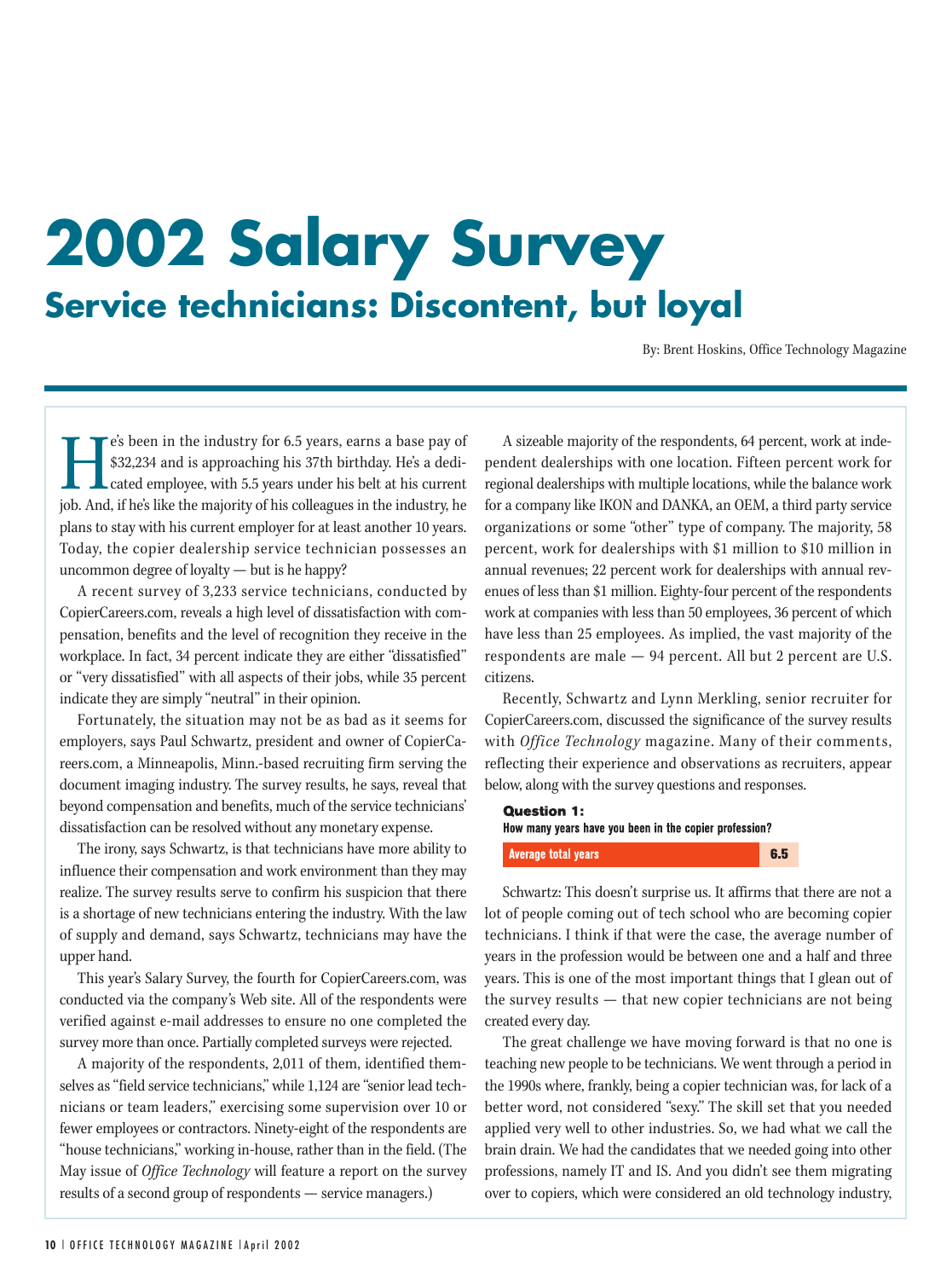which is certainly not the case.

As we move forward, there are just not enough technicians, not enough people going into the industry to keep pace with the positions available. The answer to this question just blew us away. You don't see people who are in professions for six and a half or seven or even five years anymore. People move around.

#### **Question 2:**

What is your highest level of education?

| <b>High school graduate</b> | 2002 |
|-----------------------------|------|
| <b>Some college</b>         | 433  |
| <b>OEM</b> training         | 599  |
| <b>Tech/trade school</b>    | 199  |
| AA degree                   | П    |
| <b>MBA</b>                  |      |

Schwartz: When we got into this business, there were tech school programs all over the country that taught office products technology, if you will. They used to call it "business machines technology" and things like that. Those programs don't exist anymore. There are a couple of programs that we know of across the country that train entry-level technicians that teach basic xerographic process. One of them is in a prison in California — not a real attractive place to get people.

The bottom line is, it used to be that people came out of schools somewhat trained for a profession in our industry. Nowadays, it's all controlled by the OEMs. And, in order to get to the OEM training, you have to first get hired. That's where the disconnect in this whole thing is. Everyone wants trained, ramped up people. The problem is, the trained, ramped up people are already working at somebody else's dealership.

# **Question 3:** Please specify your current annual base salary: **Average annual base salary**

\$32,334.00

Schwartz: We are seeing more dealerships pay their technicians based on their performance. This is a new thing, and I don't know how far it is going to go, because it's a different mindset for technicians. What we're starting to see is, "If you'll make X number of service calls in a day, we're going to reward you." Owners tell me the downside to that is you can have people trying to knock down service calls so fast that there is no accountability for what happens at the service call, or reliability of performance. We're also starting to see more companies reward their employees for simple things, like consistency in showing up on time.

The other telling thing I find very interesting — and you would



Of the bonuses and other direct cash payments you receive, please specify the primary reasons for them.

not have seen this on a survey two or three years ago  $-$  is retention bonuses. This has become a huge, huge issue in our industry. If you go in and try to recruit a technician from one of the larger publicly traded companies, they'll meet with that tech and do one of two things. They'll either give the tech a bonus or they'll bump the tech up a pay grade.

Three or four years ago the philosophy was, when a tech walked in to quit, he was fired. There were just no ifs, ands or buts. It was, "Don't let the door hit you on the way out." Nowadays, owners and service managers are saying, "You know what, I'm going to have to replace you, and I don't have enough people right now anyway." The best option is a bonus or a pay raise. It's probably a horrible HR option, but if you've got \$20,000 of training in a technician you may have to give that person a bonus not to quit. You may not want to go through the hassle of finding a new technician. You would probably have to train a new hire from ground zero, and that may take a year and a half. You know what? It's maybe not the smartest thing, but business-wise, you might as well give your current technician a bonus and hope he stays.

Unfortunately, this is a very realistic reflection of what's going on in the industry. This is where we really have got to do a better job of bringing more people into the industry.

Merkling: Sometimes technicians "work it" and go on interviews. They don't necessarily want to leave the dealership, but they go on interviews and see that somebody else will offer them \$15 an hour, instead of \$13 an hour. They go back to their boss and say, "This other company is going to pay me \$15 an hour." The boss will often consider matching the salary, rather than trying to find another person.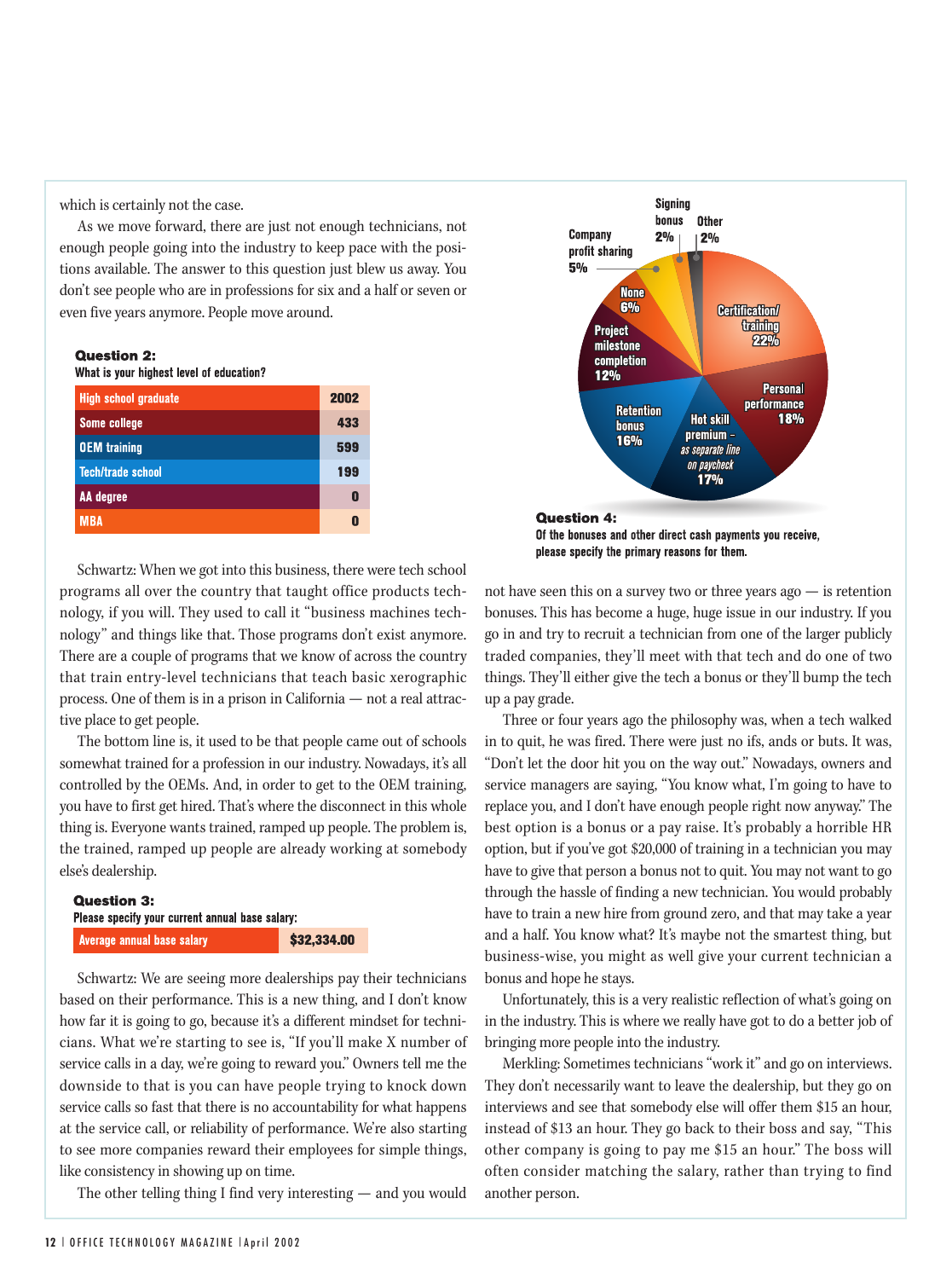# **Question 5:**

Please specify your previous year's annual base salary:

Previous average annual base salary

\$31.111.00

## **Question 6:**

Please specify the total amount of any bonuses and other direct cash payments you received last year:

**Average bonus/cash payments** 

\$3,430.00

Schwartz: For some reason, and we don't know why, we're starting to see the resurgence of the company vehicle. We saw clients going away from that a few years ago. Now they appear to be going back to it.

IKON and Danka are going away from company vehicles and to giving reimbursements, because it makes the candidate feel like he or she is earning more money. Depending on how long the tech has been there, they will give the tech X number of dollars per month to go out and lease a car. If you think about it, it's a very good way to retain someone. Because if you have a candidate who is working at IKON who has signed a two-year lease at \$400 a month for a truck, and you have company vehicles, the company vehicle doesn't mean

#### **Ouestion 7:**

Please specify the type(s) of non-cash and indirect cash rewards you received during the past 12 months:

| <b>Health benefits</b>                       | 92%             |
|----------------------------------------------|-----------------|
| <b>Company car or car allowance</b>          | 62%             |
| <b>Certification reimbursement</b>           | 54 <sub>%</sub> |
| <b>Further education/training</b>            | 34%             |
| $401(k)$ match                               | 31%             |
| <b>Tuition reimbursement</b>                 | 19%             |
| <b>Stock options</b>                         | 17%             |
| Stock purchase plan                          | 9%              |
| Company-paid phone/fax/cable modem/DSL lines | 8%              |
| <b>Sabbatical/extended vacation</b>          | 3%              |
| <b>Health club membership</b>                | 10 <sub>n</sub> |
| Day care or day care subsidy                 | 1 <sub>0</sub>  |

anything to the technician. You can't get the technician out of the lease. No matter what, that car is still sitting in his front vard. If the technician has 18 more months left on his lease, the recruiting dealership is just going to have to pay the lease payments for 18 months.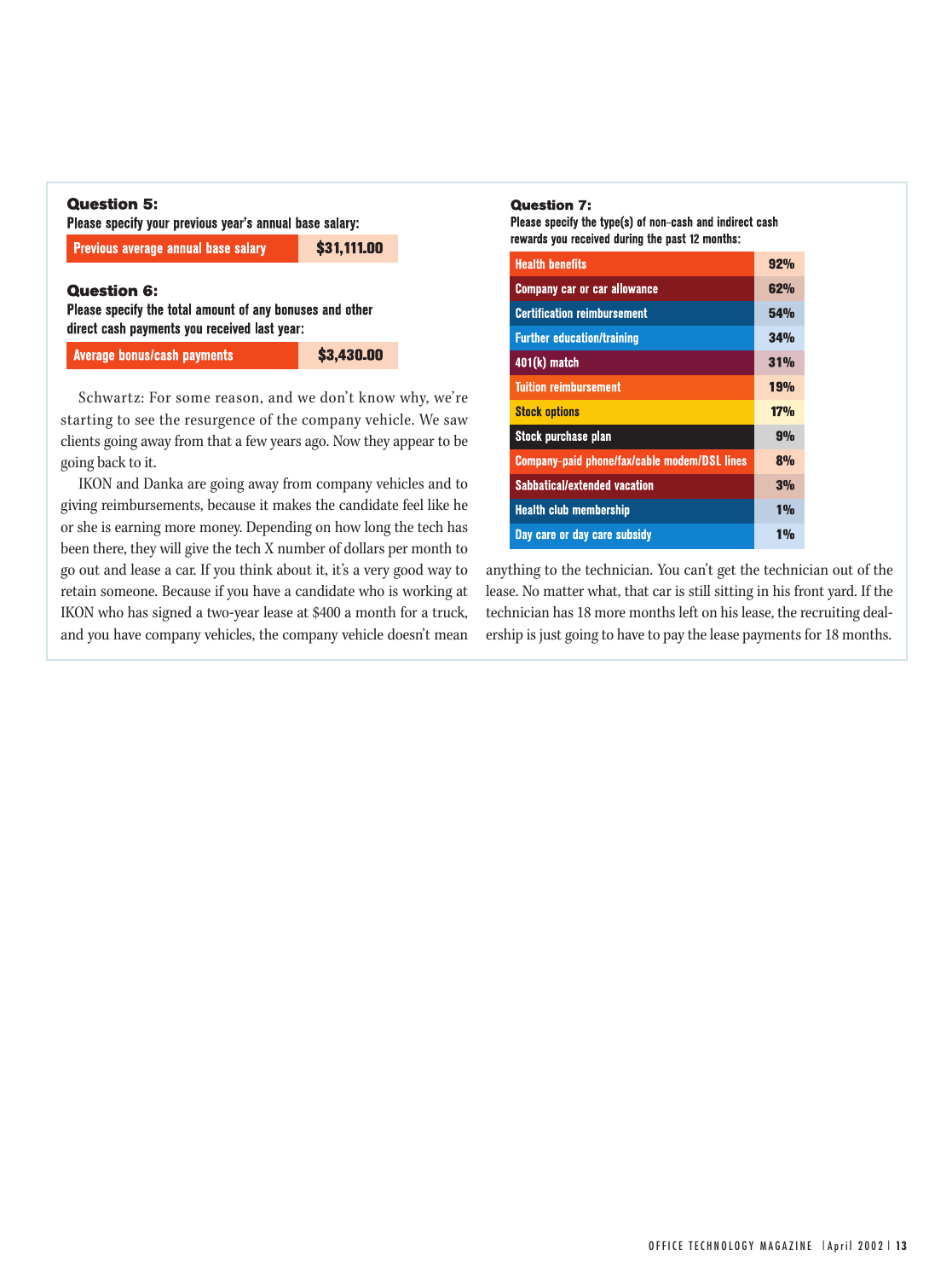

Overall, how satisfied are you with your total compensation package?

Schwartz: I find this to be fascinating. It fits with what we see every day. Only 35 percent of people who responded to this are completely satisfied with what they are being paid. If I were a dealership owner that would really concern me.

### **Question 9:**

What matters most to you about your job? Please check up to 7 of the job-related issues that are the most important to you.

| <b>Base pay</b>                                               | 56%             |
|---------------------------------------------------------------|-----------------|
| My opinion and knowledge is valued                            | 54 <sub>%</sub> |
| Having the tools and support to do my job well                | 51 <sub>%</sub> |
| Skill development/educational/training opportunity            | 43%             |
| <b>Benefits</b>                                               | 41 <sub>%</sub> |
| <b>Recognition for work well done</b>                         | 34%             |
| My work (job) is important to the company success             | 29%             |
| <b>Potential for promotion</b>                                | 24%             |
| Vacation time/paid time off                                   | 23%             |
| <b>Telecommuting/work at home</b>                             | 22%             |
| Ability to work on creating "new" innovative IT solutions     | 21%             |
| <b>Job stability</b>                                          | 20%             |
| Regular coaching and feedback on performance                  | 20%             |
| Ability to work with leading-edge technology                  | 19%             |
| <b>Bonus opportunities</b>                                    | 18%             |
| <b>Flexible work schedule</b>                                 | 18%             |
| Company's understanding of the importance of IT               | 18%             |
| Casual attire                                                 | 17%             |
| <b>Challenge of job/responsibility</b>                        | 16%             |
|                                                               |                 |
| <b>Geographic location of job</b>                             | 15%             |
| <b>Job atmosphere</b>                                         | 15%             |
| <b>Commute distance</b>                                       | 14%             |
| <b>Effective career path planning and support</b>             | 13%             |
| <b>Effectiveness of immediate supervision</b>                 | 12%             |
| <b>Financial stability of company</b>                         | 12%             |
| Understanding the company's business strategy                 | 12%             |
| Commitment throughout the company to quality work             | 9%              |
| Involvement in company strategy setting and determining goals | 9%              |
| <b>Corporate culture and values</b>                           | 8%              |
| Prestige/reputation of the company                            | 8%              |
| <b>Company provided laptop/home PC</b>                        | 6%              |
| Seeing how my job helps achieve company goals                 | 6%              |
| Sense of community in my work group                           | 4%              |
| Working with highly talented peers                            | 4%              |
| Working with a start-up company                               | 4%              |
| <b>Stock options</b>                                          | 3%              |
| On-site child care                                            | $1\%$           |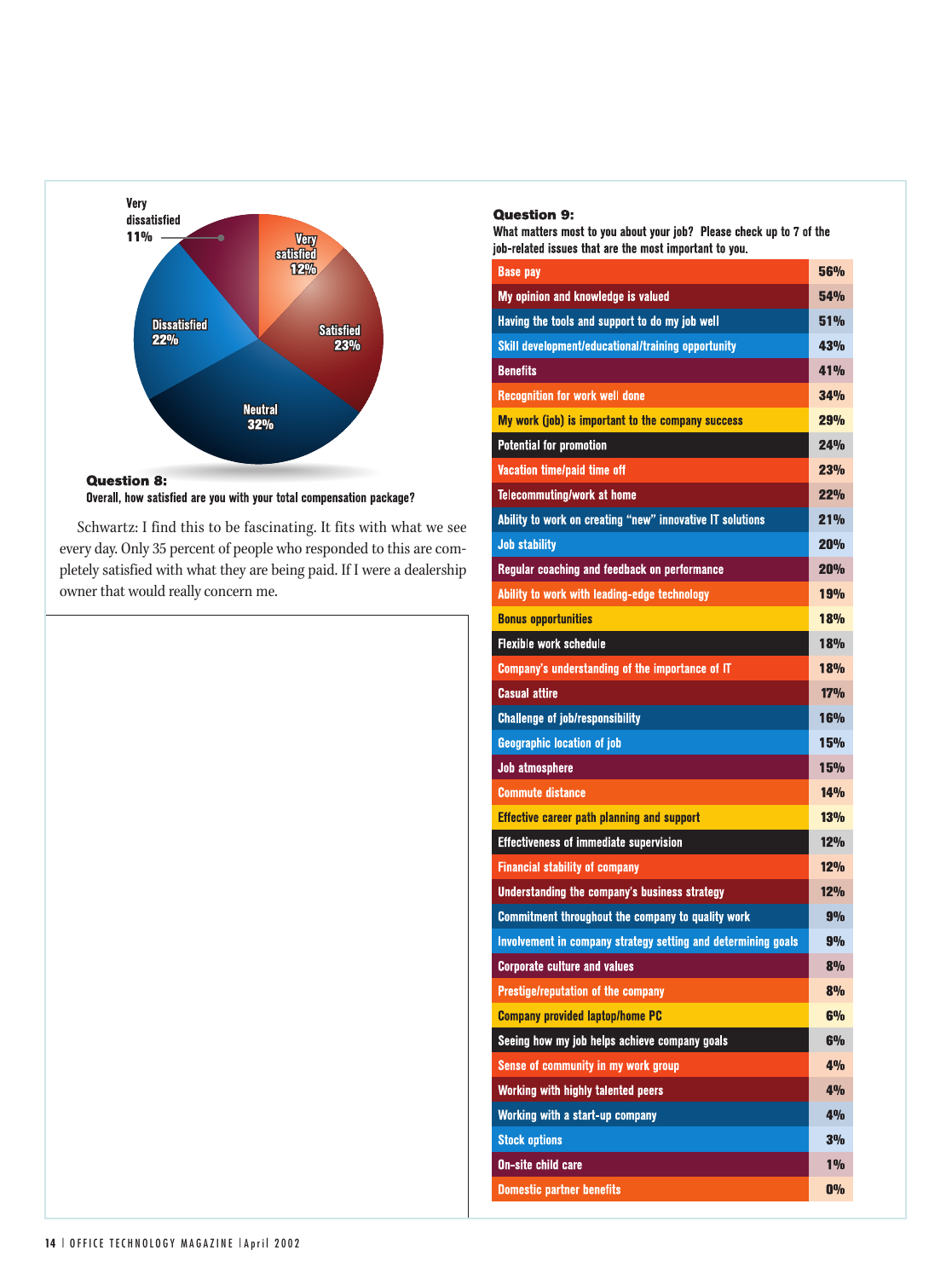Schwartz: This definitely affirms what we see every day. It is interesting that three of the top six responses really have nothing to do with money. It's "my opinion is valued," "having tools and support," "skill development," then it drops to "benefits" and "recognition for a job well done." That really hits home with the profile of a technician. A pat on the back means everything in the world to these employees. Give them the old "at-a-boy." You can get a lot of bang for your buck with them if you do that.

A lot of times people ask, "What can we do to keep people like you (CopierCareers) from recruiting our technicians or enticing them to leave?" I think the answer is right here in number one through six.

We've worked with clients who have lost a tech or two techs and are just devastated by it. Maybe for six months they'll be on top of this thing (complimenting and encouraging the new technician), but they get complacent. We all do. This is something that you really have to pay attention to. It fits with the response to the earlier question — that more than half of the people are dissatisfied with or neutral about their total compensation package. In my experience, this goes hand in hand.

Merkling: Think of how much happier they would be if you take the time out to acknowledge technicians and say, "Hey, you guys are doing a great job, and you know what, this client called and said he really liked your work." Or, just ask, "What do you think?" Ask for their opinion. It's something that doesn't cost the employer anything. They feel appreciated and, therefore, they are happier in their job.



compensation, benefits and other aspects of your employment

relationship, such as those listed in the previous question?

Schwartz: Once again this should be a real wake-up call to dealership owners, that more than half the people in the survey are dissatisfied or neutral. They're not happy. If I were a dealership owner, this would scare the heck out of me. The good news is  $-$  if you look at the survey results — their dissatisfaction is not necessarily tied to money. So, it's a resolvable issue, and probably not a money issue. It does appear to all fit together.



Are you currently looking for a job with a different employer?

Merkling: That just means, if something better comes along they will always check it out. We frequently hear that from service technicians we are working to recruit.

### **Question 12:**

If yes, why are you looking for a new job?

| <b>Seeking less stress</b>                       | 61%            |
|--------------------------------------------------|----------------|
| Move to a different geographical area            | 51%            |
| <b>Higher compensation</b>                       | 48%            |
| <b>More job stability</b>                        | 46%            |
| Don't like present company's management/culture  | 34%            |
| <b>Personal/family needs</b>                     | 34%            |
| Job market opportunities are too good to pass up | 23%            |
| <b>More</b> interesting work                     | 18%            |
| <b>Stock options</b>                             | 11%            |
| <b>More dynamic company</b>                      | 4%             |
| <b>More responsibility</b>                       | 3%             |
| Want to join a startup company                   | 2 <sub>0</sub> |

Schwartz: This fits with what we see every day.